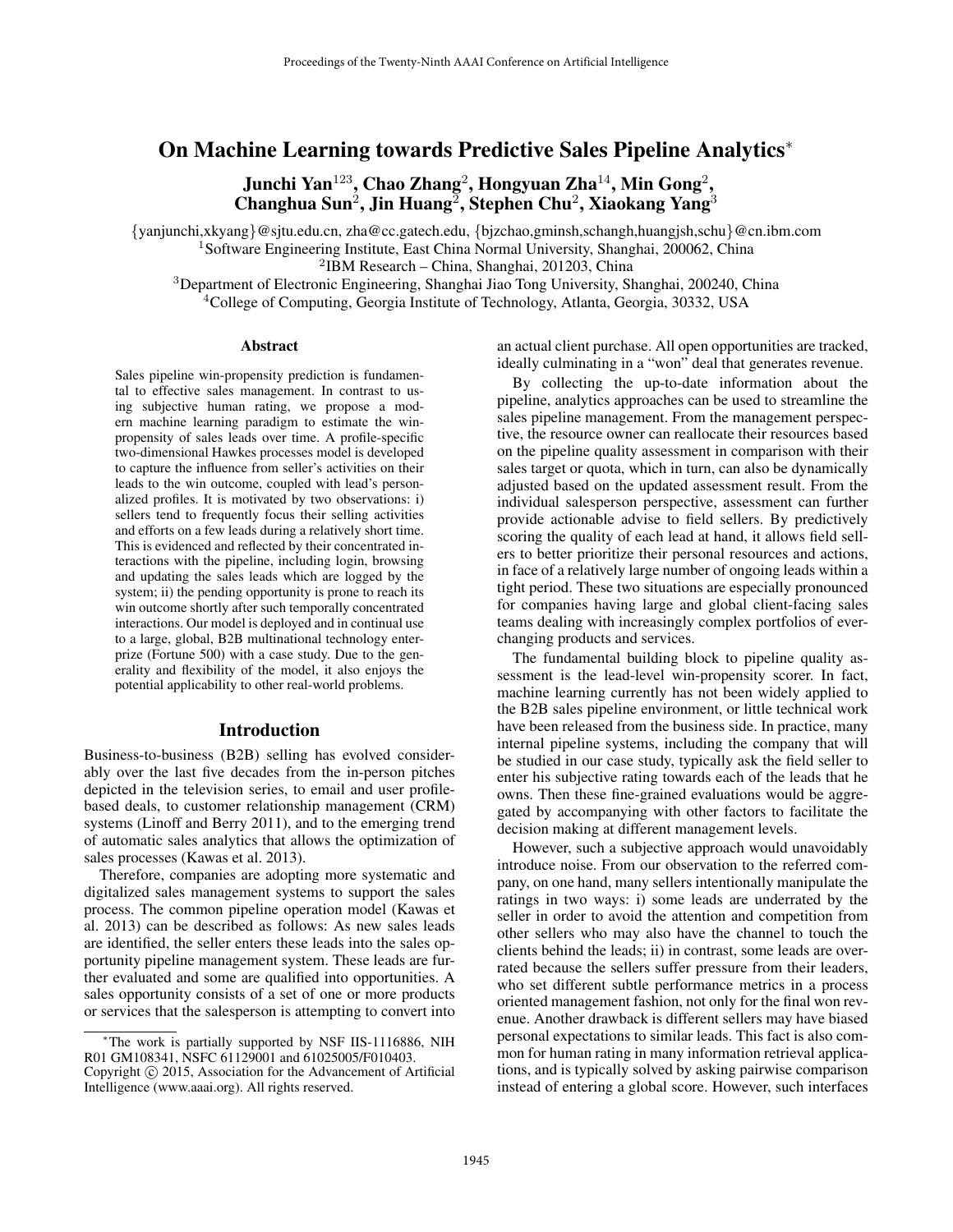

Figure 1: Business scenario illustration for the proposed scoring model. Win propensity for the next two weeks is issued on a weekly basis within one quarter, until week 11. Then new weekly scoring procedure starts as new quarter begins, by a pipeline cleaning step.

are not available to current pipeline systems.

From the domain application perspective, there is an extensive literature (Linoff and Berry 2011) in the field of marketing science in which various selling strategies are characterized and optimized, but the focus is on the businessto-consumer (B2C) domain rather than business-to-business (B2B). In fact, quantitative sales analytics in the B2B selling has recently been an emerging and active topic in both industry and research community (Lawrence et al. 2010; Varshney and Singh 2013). However, the above analysis is mostly performed in a *retrospective* data mining and knowledge discovery fashion. Specifically, (Lawrence et al. 2010) describes two practical solutions deployed in IBM tailored for identifying whitespace clients, i.e. OnTARGET and Market Alignment Program, by analyzing the data from external market. (Kawas et al. 2013) addresses the problem of efficient sales resource optimization in two steps. The first step involves using training samples of historically won sales opportunities, to estimate the sales response function between the salesforce's full-time equivalent (FTE) effort and the expected revenue or profit (Varshney and Singh 2013); The second step involves finding the optimal salesforce allocation subject to business constraints. To our surprise, few work has been done or released for involving predictive modeling in sales pipeline analytics, especially estimating the lead-wise win propensity.

This paper attempts to score the lead-level win-propensity for a given forward time window, by using the static profiles and dynamic clues from the sales pipeline. To this end, we propose a *profile-specific two-dimensional Hawkes processes model* tailored to the problem of estimating the leadlevel win-propensity within a forward time window. Our model is able to incorporate the static profile features such as lead revenue size, product offering, client industry etc., as well as to capture the the dynamic influence from seller to lead, which is observed from their interactions activities including browsing, updating the client-visiting log. The model is implemented and deployed to a real sales pipeline business environment in a multinational Fortune 500 technology company across different products lines, and generated direct revenue impact which is estimated up to \$43.2 million via internal evaluation in year 2013. The research team received the Research Accomplishment Award in year 2013 due to the recognition from the business side.



Figure 2: A seller-lead interaction event sequence ending by a win event. The interaction exhibits temporal clustering patterns and is won after a short period.

# Learning the Proposed Model

We specify our problem and practice under the referred company, whereby the goal is to weekly issue and update the win likelihood of each lead, within the time window of the next two weeks since current week. In particular, the life-cycle of a sales lead is regarded as confined in a business cycle, which is one quarter in this paper. During one quarter (13 weeks), the lead is monitored and scored by the model until week 11. Those "non-won" leads in the end of current quarter would be treated in two ways: some of them are identified as garbage leads that would be removed in the beginning of next quarter; the rest would be refreshed as new leads together with those newly created ones in the next quarter.

### Motivation and Problem Formulation

For this weekly updated scoring model, the input features on one hand consist of the static profile information such as deal size, geography, sector, product and other attributes as exemplified in Table 1. On the other hand, there is an additional dynamic clue which is in the form of a seller-lead interaction event sequence associated with each lead within a censored time window. This time window is usually set to the end of a recent previous quarter when building a training dataset, and up to now when performing model scoring on testing data. We would elaborate in more details for how to build the training and testing datasets in the rest of the paper.

There are several ways to transform the referred business problem into a machine learning problem. One straightforward way is using supervised binary classification. Given one quarter historical weekly snapshot data, one can define the labeled training dataset by lead profile features  $f_1, f_2, \ldots, f_{11}$  including its past interaction by sellers, where the subscript denotes week number, and the corresponding "win" or "no-win" outcome within the corresponding two weeks ahead:  $o_{34}, o_{45}, \ldots, o_{1213}$ . Then Logistic classification model or other models can be applied.

This approach suffers several limitations: i) it truncates the observation window to an ad-hoc period which induces the label; ii) the binary classifier is not a dynamic model, and unable to capture the dynamics of the lead life-cycle flexibly. To improve this baseline approach, one way is to use a censored classification model e.g. (Shivaswamy, Chu, and Jansche 2007), or survival analysis model like Cox model (Cox and Oakes 1984) under the point process framework.

In this paper, we are motivated by the specific observation that a more indicative pattern comes from the interactions between sales and pipeline, where the interactions refer to different activities logged by the pipeline system when the seller visits the pipeline web portal, i.e. which lead he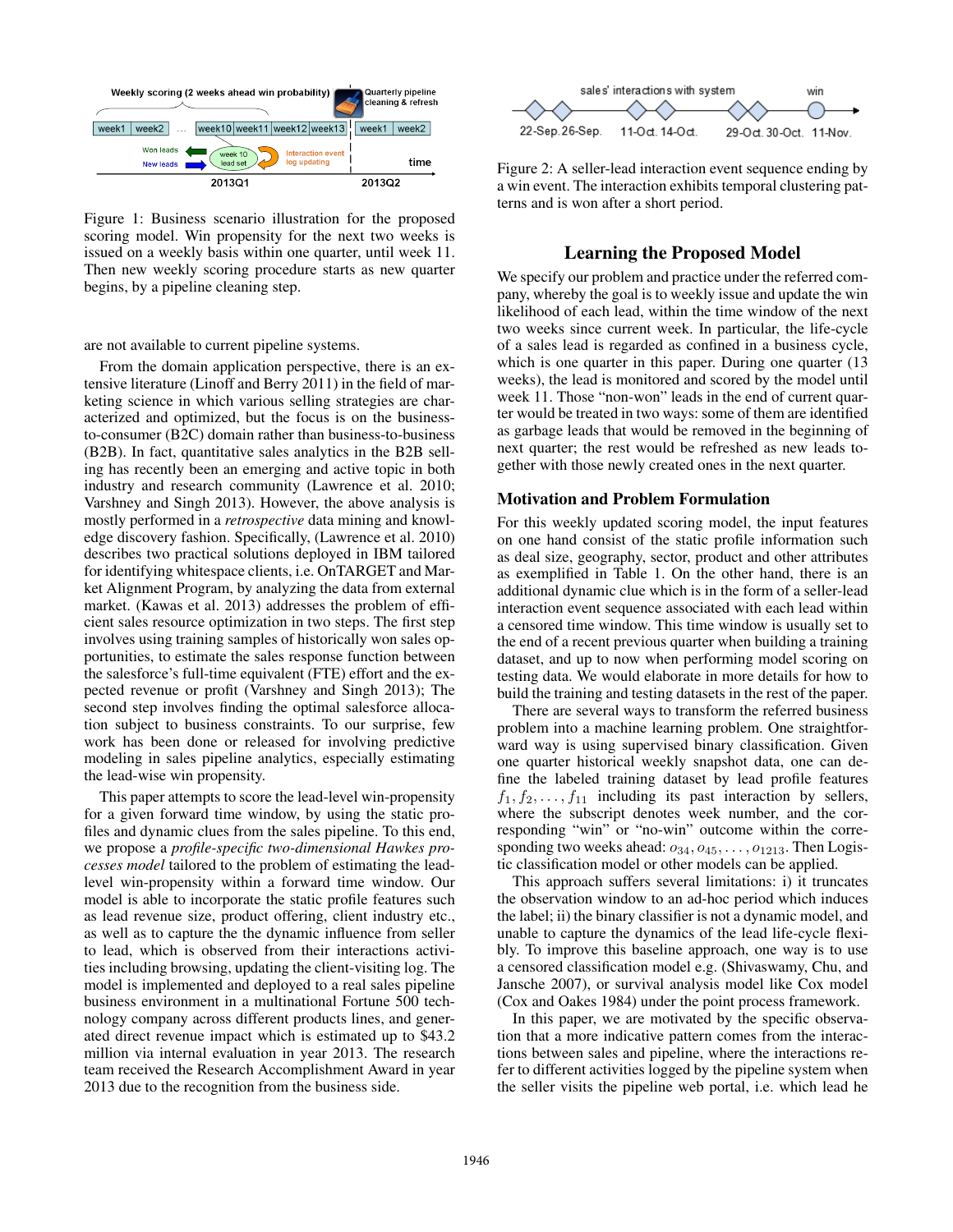Table 1: Exemplary features and data types of sales leads.

| Profile   | type        | remark or examples                 |
|-----------|-------------|------------------------------------|
| geography | categorical | Greater China, Southeast Asia      |
| deal size | categorical | expected deal size in USD          |
| sector    | categorical | general business, industry clients |
| industry  | categorical | health-care, energy and utility    |
| product   | categorical | Sub-brands of the main brand       |

is browsing/updating. More concretely, we find sellers usually focus on one or few certain leads thus (s)he may actively interact with them frequently within a short time period. Furthermore, as shown in Fig.2, such temporal clustering activities would also trigger "win" shortly. Thus it is appealing to suppose the interactions are prone to occur repeatedly shortly after a recent interaction event, so for the "win" event. Based on the above observations, it is desirable to capture the dynamic pattern of sales leads over time, preferably by a parsimonious parametric model to make the modeling interpretable and efficient. Note the conventional Cox model or its time-varying variants does not incorporate such recurrence pattern in the model, thus lacks of the flexibility in coping with such interaction event sequences.

### Seller-pipeline Interaction Modeling

In the following, we will show how to model the win outcome's dependency on the interaction sequences using a two-dimensional point process model, see (Daley and Vere-Jones 1988) and the references therein. Specifically, we adopt the Hawkes process model (Hawkes 1971) to capture the temporal clustering dynamics. We will start with a brief description of one-dimensional Hawkes processes, and then extend it to the multi-dimensional case. In particular, our main work lies in proposing a profile-specific twodimensional Hawkes processes model and a tailored alternating optimization algorithm to learn the model parameters. For mathematical tractability, the exponential kernel is used to model our seller-lead interaction modeling problem.

For the general Hawkes processes model, in its basic form as a one-dimensional point process, its conditional intensity can be expressed as (Hawkes 1971):  $\lambda = \mu + a \sum_{i:t_i < t} g(t (t_i)$ , where  $\mu$  is the base intensity and  $t_i$  the time of events in the process before time t.  $g(t)$  is the kernel to mimic the influence from the previous events. Given an event sequence  $\{t_i\}_{i=1}^n$  observed in [0,T], its log-likelihood estimator is

$$
\mathcal{L} = \log \frac{\prod_{i=1}^{n} \lambda(t_i)}{\exp \left(-\int_0^T \lambda(s) ds\right)} = \sum_{i=1}^{n} \log \lambda(t_i) - \int_0^T \lambda(t) dt
$$

Extending the above equation to the  $U$ -dimension case, a multi-dimensional Hawkes process is defined by a Udimensional point process, and its conditional intensity for the  $u$ -th dimension is (Zhou, Zha, and Song 2013b)

$$
\lambda_u(t) = \mu_u + \sum_{i:t_i < t} a_{uu_i} g_{uu_i}(t - t_i)
$$

where  $\lambda$  consists of a base intensity term  $\mu_u$  and an accumulative exciting term  $\sum_{i:t_i < t} a_{uu_i} g_{uu_i}(t-t_i)$ . It can be interpreted as the instant probabilities of point occurrence, depending on the previous events across different dimensions.

Now we show how to formulate the problem into a specific machine learning paradigm. Suppose we have  $m$  samples, i.e. m independent event sequences  $\{c_1, ..., c_m\}$  from the multi-dimensional Hawkes process, where each sample, in the form of  $c_s = \{(t_i^s, u_i^s)\}(i=1,\dots,n_s)$ , is an event sequence of length  $n_s$ , occurring during the observation time window  $[0, T_s]$ . Each pair corresponds to an event occurring by dimension  $u_i^s$  at time  $t_i^s$ . We use the following formula for the log-likelihood of general multi-dimensional Hawkes processes whose parameters can be estimated via maximum likelihood estimation (Rubin 1972; Ozaki 1979)

$$
\mathcal{L} = \sum_{s=1}^{m} \left( \sum_{i=1}^{n_s} \log \lambda_{u_i^s}(t_i^s) - \sum_{u=1}^{U} \int_0^{T_s} \lambda_u(t)dt \right)
$$

By specifying the multi-dimensional Hawkes model for the intensity function, we obtain the following objective function (Liniger 2009) where  $G_{uu_j^s}(t) = \int_0^t g_{uu_j^s}(t)dt$ .

$$
\mathcal{L}(\mu, \mathbf{a}) = \sum_{s=1}^{m} \left( \sum_{i=1}^{n_s} \log(\mu_{u_i^s}(t_i^s) + \sum_{t_j^s < t_i^s} a_{u_i^s u_j^s} g_{u_i^s u_j^s}(t_i^s - t_j^s)) - T_s \sum_{u=1}^{U} \mu_u - \sum_{u=1}^{U} \sum_{j=1}^{n_s} a_{uu_j^s} G_{uu_j^s}(T_s - t_j^s) \right)
$$

Here we collect the parameters into vector-matrix formats,  $\mu = (\mu_u)$  for base intensity, and  $\mathbf{a} = (a_{uu'})$  for the mutually exciting coefficients for dimension  $u$  affected by  $u'$ .

#### Learning Profile-specific Hawkes Processes

In this paper, we have  $U=2$  processes to model:  $u = 1$ : interaction sequences and  $u = 2$ : the outcome event. Under this context, the base term incorporates the inherent interaction intention of salespeople to the leads - promising leads typically receive more attention from sales, and also better chance to win even no sellers' interaction is observed. The exciting term is used to properly account for the contributions from much earlier interaction event which may trigger subsequent interaction events that eventually lead to win. Specifically, the exciting effects are modeled to be decaying over time as  $g_{ij}(t - t_0) = w_{ij} e^{-w_{ij}(t - t_0)}$ .

Furthermore, our problem at hand bears several more *specific characters* to explore: i) the mutual influence is only one-way from the interaction dimension to outcome dimension rather than two-way, thus  $a_{12} = 0$  and  $w_{12} = 0$ ; ii) the self exciting phenomenon only exits for the interaction events since the outcome event is one-off, thus  $a_{22} = 0$ and  $w_{22} = 0$ ; iii) for the given lead s, the base intensity is assumed to be associated with its intrinsic attributes  $\mathbf{x}^s = [x_1^s, x_2^s, \dots, x_K^s]^T$  including deal size, channel, age, sales stage and other related profiles, which can be encoded by a parameter vector  $\theta_u = [\hat{\theta}_{u0}, \theta_{u1}, \dots, \theta_{uK}]^T$  where  $\theta_{u0}$ is a constant term. Therefore, the training set of leads with different profiles shall be heterogenous regarding with the base intensity. We chose the widely used Logistic function by a scaled coefficient  $\mu_u^0$  i.e.  $\mu_u^s = \frac{\mu_u^0}{1 + \exp(-\theta_u^T \mathbf{x}^s)}$  for both the interaction process  $(u=1)$  and the final outcome process  $(u=2)$ . For two dimensions, the parameters of base intensity can be different as modeled by  $\{\mu_1^0, \theta_1\}$  and  $\{\mu_2^0, \theta_2\}$  respectively. Note this parametrization only assumes different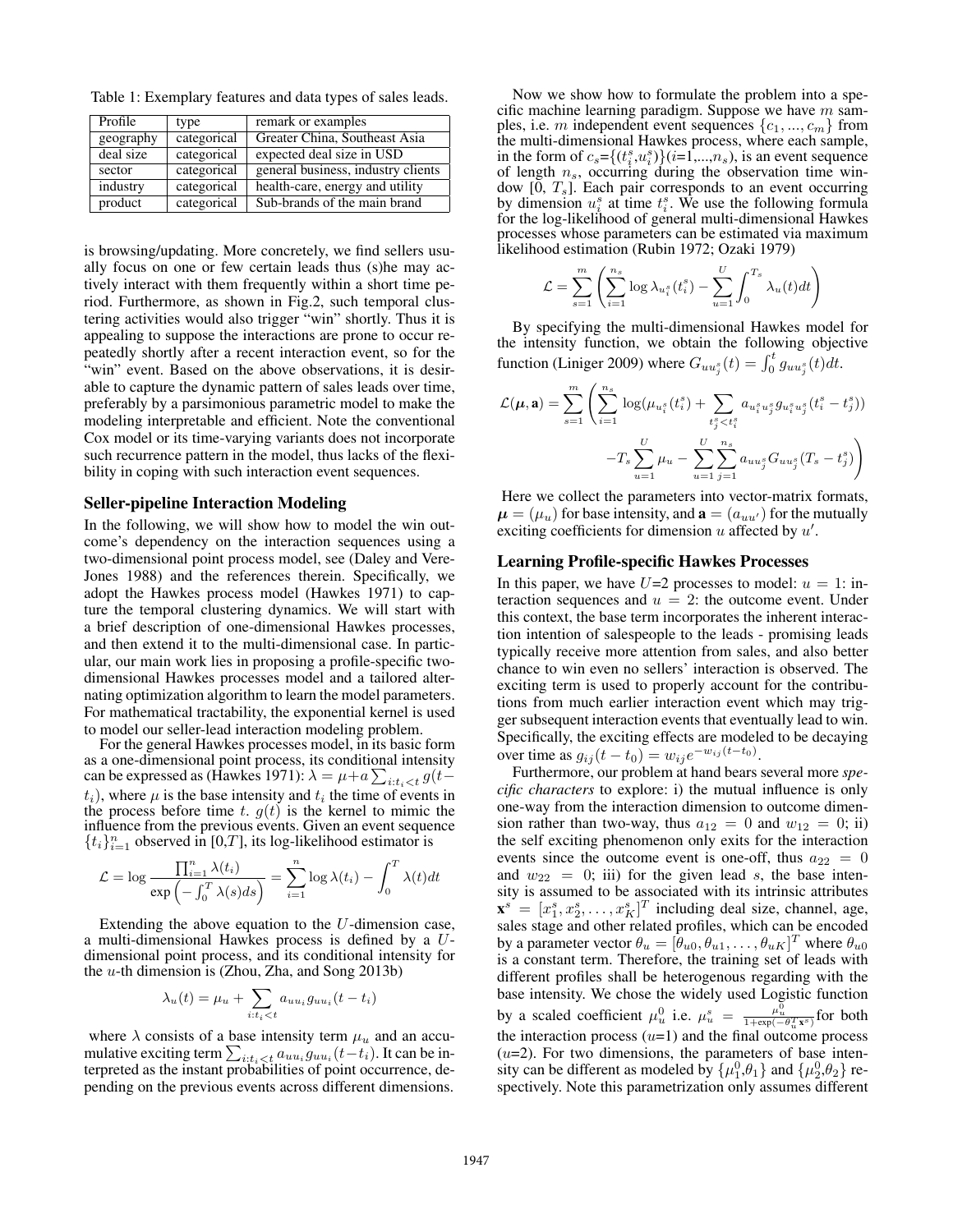

Figure 3: Pipeline quality and gap analysis web portal.

leads may have different base intensity, but it still assumes the base intensity is constant over time for a given lead.

The two above facts decouple the mutual influence to a reduced parameter space, while the third character addresses the heterogenous property of sales leads. Now we formulate the profile-specific decoupled two-dimensional exciting process as follows (by letting  $h_{\theta_u}^s \triangleq h_{\theta_u}(\mathbf{x}^s) = \frac{1}{1 + \exp(-\theta_u^T \mathbf{x}^s)}$ )

$$
\mathcal{L} = \mathcal{L}_1(\mu_1^0, \theta_1, a_{11}, w_{11}) + \mathcal{L}_2(\mu_2^0, \theta_2, a_{21}, w_{21})
$$
  
\n
$$
\mathcal{L}_1 = \sum_{s=1}^m \left( \sum_{i=1}^{n_s - 1} \log \left( \mu_1^0 h_{\theta_1}^s + \sum_{t_j^s < t_i^s} a_{11} g_{11}(t_i^s - t_j^s) \right) - T_s \mu_1^0 h_{\theta_1}^s - \sum_{j=1}^{n_s - 1} a_{11} G_{11}(T_s - t_j^s) \right)
$$
  
\n
$$
\mathcal{L}_2 = \sum_{s=1}^m \left( \log \left( \mu_2^0 h_{\theta_2}^s + \sum_{t_j^s < t_{n_s}} a_{21} g_{21}(t_{n_s} - t_j^s) \right) - T_s \mu_2^0 h_{\theta_2}^s - a_{21} G_{21}(0) \right) \tag{1}
$$

Here the event associated with a lead consists of  $n<sub>s</sub>$  −1 interactions and the  $n<sub>s</sub>$ -th event i.e. final outcome. Note that the above formulation decouples the first four terms from the remaining four terms regarding parameter  $\mu_1^0, \theta_1, a_{11}, w_{11}$ (for self-exciting interaction sequence) from  $\mu_2^0$ ,  $\theta_2$ ,  $a_{21}$ ,  $w_{21}$ (for interaction's effect to outcome and its base intensity), thus we are seeking for estimating all the parameters rather than like the previous work (Zhou, Zha, and Song 2013a) that assumes the triggering kernel  $w$  is known and imposing additional regularization for the matrix of  $a_{ij}$  to be low rank and sparse. Below we show how to maximize the above  $\mathcal{L}(\mu^0, \theta, \mathbf{a}, \mathbf{w})$  using an alternating optimization algorithm. Since the two terms  $\mathcal{L}_1(\mu_1^0, \theta_1, a_{11}, w_{11})$  and  $\mathcal{L}_2(\mu_2^0, \theta_2, a_{21}, w_{21})$  can be decoupled during optimization, in the following we give a strict derivation for the first term and a similar procedure is done to the second term.

Solving for a, w and  $\mu^0$  by fixing  $\theta \mathcal{L}$  can be surrogated by its tight lower bound based on Jensen's inequality, which allows for the Majorize-Minimization (MM) algorithm (Hunter and Lange 2004) on the surrogate function:

$$
\mathcal{L}_1(\boldsymbol{\mu}^0, \mathbf{a}) \ge \sum_{s=1}^m \left( \sum_{i=1}^{n_s - 1} \left( p_{ii}^s \log \frac{\mu_1^0 h_{\theta_1}^s}{p_{ii}^s} + \sum_{j=1}^{i-1} p_{ij}^s \log \frac{a_{11} g_{11}(t_i^s - t_j)}{p_{ij}^s} \right) - \left( T_s \mu_1^0 h_{\theta_1}^s + \sum_{j=1}^{n_s - 1} a_{11} G_{11}(T_s - t_j^s) \right) \right)
$$

In the k+1-th iteration, we have  $p_{ii}^{s}(l+1)$ ,  $p_{ij}^{s}(l+1)$ 

 $\boldsymbol{\eta}$ 

$$
p_{ii}^{s\,(l+1)} = \frac{\mu_1^{0(l)} h_{\theta_1}^s}{\mu_1^{0(l)} h_{\theta_1}^s + \sum_{j=1}^{i-1} a_{11}^{(l)} g_{11}^{(l)} (t_i^s - t_j^s)}
$$
(2)

$$
p_{ij}^{s}(l+1) = \frac{\sum_{j=1}^{i-1} a_{11}^{(l)} g_{11}(t_i^s - t_j^s)}{\mu_1^{0(l)} h_{\theta_1}^s + \sum_{j=1}^{i-1} a_{11}^{(l)} g_{11}^{(l)}(t_i^s - t_j^s)}
$$
(3)

Given the lead  $s, p_{ij}^s$  can be interpreted as the likelihood that the *i*-th event  $(u_i, t_i)$  is affected by the previous *j*-th event  $(u_j, t_j)$  for interaction sequence associated with s and  $p_{ii}^s$ is the likelihood that  $i$ -th event is sampled from the background intensity. Moreover, its advantage is the parameter  $\mu_1$  and  $a_{11}$  can be solved in closed forms, and the nonnegativity constraint of  $\mu_1^0$  is automatically satisfied.

Zeroing the partial derivative  $\frac{\partial \mathcal{L}}{\partial \mu_1^0}$  and  $\frac{\partial \mathcal{L}}{\partial a_{11}}$  leads to:

$$
\mu_1^{0(l+1)} = \frac{1}{\sum_s h_{\theta_1}^s T_s} \left( \sum_{s=1}^m \sum_{i=1}^{n_s - 1} \frac{p_{ii}^s}{h_{\theta_1}^s} \right) \tag{4}
$$

$$
a_{11}^{(l+1)} = \frac{\sum_{s=1}^{m} \sum_{i=1}^{n_s - 1} \sum_{j < i} p_{ij}^{s}(l+1)}{\sum_{s} \sum_{j=1}^{n_s - 1} G_{11}^{(l)}(T_s - t_j^s)}\tag{5}
$$

Meanwhile, we solve the estimation of the exciting kernel scale parameter  $w_{11}$  in  $g(t - t_j) = we^{-w(t - t_j)}$ : note  $e^{-w(T-t_i)} \approx 0$  when  $wT \gg 1$  as suggested in (Lewis and Mohler 2011) which shows  $w$  can be approximated by:

$$
w_{11}^{(l+1)} = \frac{\sum_{s=1}^{m} \sum_{i>j} p_{ij}^{s}^{(l)}}{\sum_{s=1}^{m} \sum_{i>j} (t_i - t_j) p_{ij}^{s}^{(l)}} \tag{6}
$$

Solving for  $\theta$  by fixing a, w and  $\mu^0$  Given the fixed exciting term parameters and the base intensity scaling factor, we adopt gradient descent to solve the sub-problem with respect to variable  $\theta_1$ . More specifically, by dropping off the constant term  $\sum_{j=1}^{n_s-1} a_{11} G_{11}(T_s - t_j^s)$  in  $\mathcal{L}_1$ , we obtain the following objective which is a function w.r.t.  $\theta_1$ :

$$
\sum_{s=1}^{m} \sum_{i=1}^{n_s-1} \log \left( \mu_1^0 h_{\theta_1}^s + C_i^s \right) - T_s \mu_1^0 h_{\theta_1}^s \tag{7}
$$
\n
$$
\text{where} \quad C_i^s = \sum_{t_j^s < t_i^s} a_{11} g_{11} (t_i^s - t_j^s)
$$

For the constant encoded by  $\theta_{10}$ , the partial derivative is:

$$
\frac{\partial \mathcal{L}_1}{\partial \theta_{10}} = \sum_{s=1}^{m} \left( \sum_{i=1}^{n_s - 1} \frac{\mu_1^0}{\mu_1^0 h_{\theta_1} + C_i^s} - T_s \mu_1^0 \right) \frac{\exp(-\theta_1^T \mathbf{x}^s)}{1 + \exp(-\theta_1^T \mathbf{x}^s)} \tag{8}
$$

For the other coefficients in  $\theta_1$ , the partial derivative is:

$$
\frac{\partial \mathcal{L}_1}{\partial \theta_{1k}} = \sum_{s=1}^{m} \left( \sum_{i=1}^{n_s - 1} \frac{\mu_1^0}{\mu_1^0 h_{\theta_1} + C_i^s} - T_s \mu_1^0 \right) \frac{x_k^s \exp(-\theta_1^T \mathbf{x}^s)}{1 + \exp(-\theta_1^T \mathbf{x}^s)} \tag{9}
$$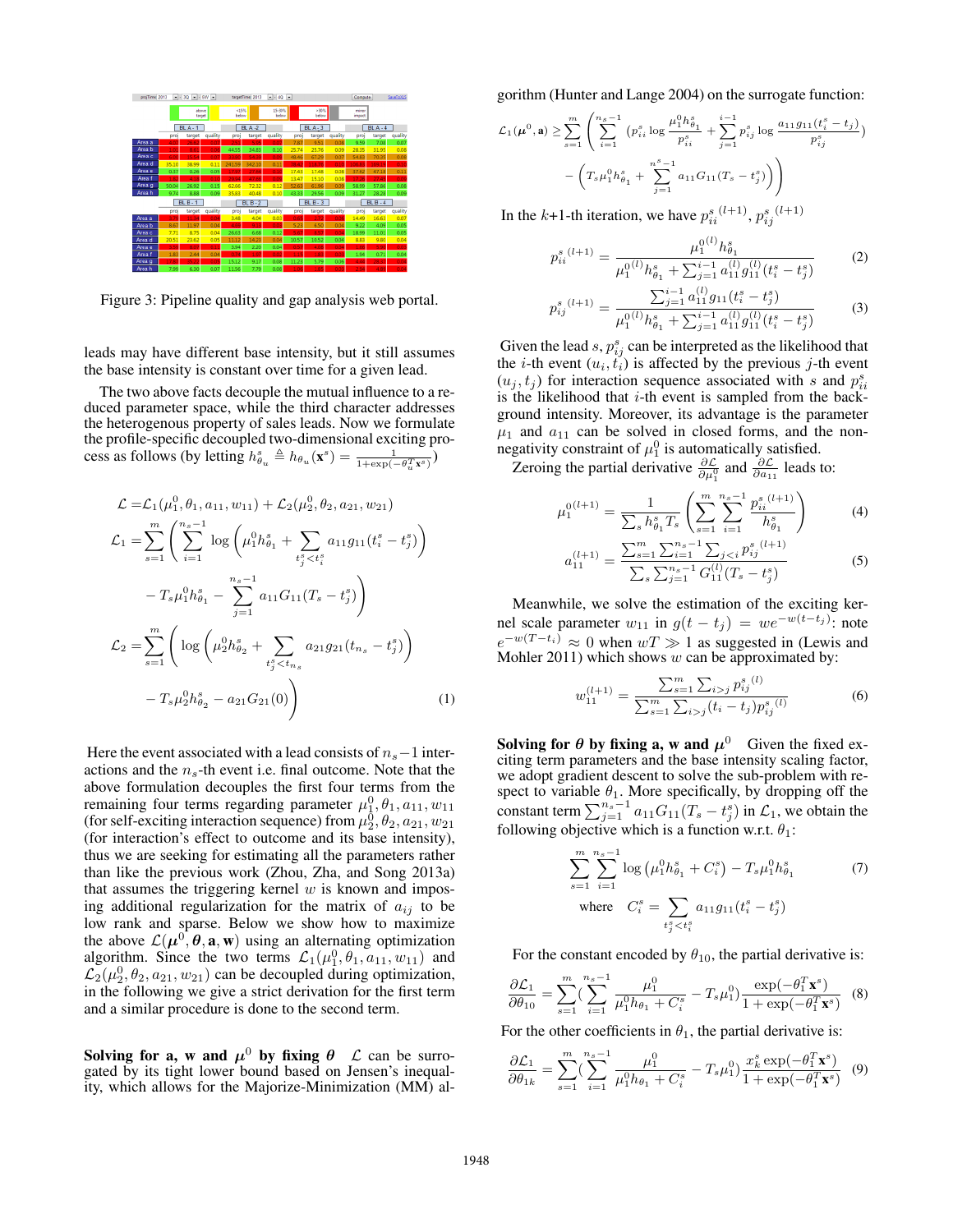Algorithm 1 Learning profile-specific decoupled twodimensional Hawkes processes for lead win-propensity estimation

- 1: Input:
- 2: observed training samples i.e. leads  $\{c_s\}, \sum_{s=1}^m$  where each lead is associated with an interaction event sequence  $\{t_i\}, \sum_{i=1}^{n_s-1}$  which is tailed with the "won" time stamp  $t_{n_s}$ if lead  $c_s$  is won within a certain period e.g. a full quarter;
- 3: Profile attributes  $\mathbf{x}^s = [x_1^s, x_2^s, ..., x_K^s]^T$  that is associated with lead  $c_s$ , as exemplified in Table 1;
- 4: Initial value for  $\mu_1^0, \theta_1, a_{11}, w_{11}, \mu_2^0, \theta_2, a_{21}, w_{21}, l=0;$
- 5: Iteration stopping threshold L, gradient descent step-size  $\alpha$ ;
- 6: Output: Learned parameters  $\mu_1^0$ ,  $\theta_1$ ,  $a_{11}$ ,  $w_{11}$  for the selfexciting model, and  $\mu_2^0$ ,  $\theta_2$ ,  $a_{21}$ ,  $w_{21}$  for the affecting model. 7: Procedure:
- 
- 8: for  $l = 1 : L_{max}$  do
- 9: // Solving for  $a_{11}$ ,  $w_{11}$ ,  $\mu_1^0$  by fixing  $\boldsymbol{\theta}_1$
- 10: Update  $p_{ii}^{s}(l+1)$ ,  $p_{ij}^{s}(l+1)$  by Eq. (2) and (3);
- 11: Update  $\mu_1^{0(l+1)}$ ,  $a_{11}^{(l+1)}$ ,  $w_{11}^{(l+1)}$  by Eq. (4), (5), (6);
- 12: // Solving for  $\theta_1$  by fixing  $a_{11}$ ,  $w_{11}$  and  $\mu_1^0$
- 13: Update  $\theta_{1k}^{(l+1)}$  by Eq. (10) by the gradients in Eq. (8), (9); 14: end for
- 15: Apply the same method for solving  $\mu_2^0$ ,  $\theta_2$ ,  $a_{21}$ ,  $w_{21}$ .

Apply gradient descent to update  $\theta_{1k}$ :

$$
\theta_{1k}^{(l+1)} = \theta_{1k}^{(l)} - \alpha \frac{\partial \mathcal{L}_1}{\partial \theta_{1k}}, \quad k = 0, 1, \dots, K \tag{10}
$$

Similar iterative scheme can be performed for the the term  $\mathcal{L}_2$ . Thus we finally obtain the estimations of  $\mu_1, \theta_1, a_{11}, w_{11}$  and  $\mu_2, \theta_2, a_{21}, w_{21}$  separately. The overall optimization algorithm is summarized in Algorithm 1.

### Related Work and Contribution

The Hawkes process dates back to (Hawkes 1971; Ogata 1988). The model partitions the rate of events occurring to background and self-excited components. The background events are statistically independent of one another, while the offspring events are triggered by prior events. Its applicability for time-series or event sequence data has stimulated attentions of diverse disciplines, e.g. seismology (Ogata 1988; 1998), finance (Weber and Chehrazi 2012), criminology (Lewis et al. 2010; Mohler et al. 2011) and asset management(Yan et al. 2013b; Ertekin, Rudin, and McCormick 2013) and the references therein. In contrast to the above work focusing on one-dimensional Hawkes process, this paper aims to seeking a comprehensive formulation and effective algorithm for *profile-specific multi-dimensional* Hawkes processes, which is a relatively new topic with several very recent literature (Liniger 2009; Zhou, Zha, and Song 2013a; 2013b; Li and Zha 2014; 2013; Li et al. 2014).

Technical-innovation Compared with the above mentioned work related to Hawkes process, all parameters in our model are assumed unknown and estimated by our proposed algorithm. However, (Zhou, Zha, and Song 2013a) assumes the bandwidth of the self(mutual)-exciting kernel  $w_{ij}$  is known, and the background intensity  $\mu_u$  being a constant parameter for all samples, which ignores the heterogeneity of  $\mu_u$  in real-world problems. This simplification is also used in (Zhou, Zha, and Song 2013b; Li and Zha 2014) and the latter work instead parameterizes the mutual influence  $a_{ij}$  via latent variables to reduce the model space induced by a large number of dimensions for their social infectivity analysis. In contrast, we address the inherent heterogeneity by parameterizing lead attributes in a tractable optimization scheme. Note that for a given lead with known profile attributes, our model assumes the background is a stationary point process equaling to Poisson process. This is because our practical problem is confined in a relatively short business period, e.g. one quarter, thus the secular trend rarely exists. Thus we do not need perform the background model fitting using different non-stationary assumptions as used in (Lewis et al. 2010).

Impact to real-world problems As far as we know, this is the first work to establish a *modern* machine learning paradigm, i.e. profile-specific two-dimensional Hawkes Processes and learning algorithm for applications to the sales pipeline prediction. Though there is a few precedent statistical methods (Zliobaite, Bakker, and Pechenizkiy ; Chen et al. 2010) for sales analytics, while these methods and applications differ significantly from ours in that the historical event sequences (sales interaction) are not captured. For instance, one straightforward way is collecting the basic statistics of events over a certain time window such as sum, variance etc. However, this aggregation would cause information loss which hurts the potential towards more advanced predictive modeling. Furthermore, our method can also be easily generalized to other practical problems. For instance, in asset management, given a sequence of different types of failure events associated with the asset,  $\{a_{ij}, w_{ij}\}$ can model the mutual impact between different failure types, and  $\mu_u(\mathbf{x})$  can model the background failure rate related to the asset profile  $x$  and failure type  $u$ . We have seen the early success of recent work on predictive maintenance to urban pipe network (Yan et al. 2013b) and grid (Ertekin, Rudin, and McCormick 2013), whereby only a one-dimensional Hawkes process is adopted with a constant background rate which ignores the type of failures and the diversity of each sample. The proposed model in this paper is more promising as it is more flexible to incorporate the rich types of failures (e.g. leak, burst for pipe failure), as well as to handle the heterogeneity of background rate with a parameterized profile model (e.g. consider the diversity of material type, diameter, age for each pipe). Other potential applications can also be found such as client purchase life-cycle analysis where each type of items can take one dimension and the background rate is personalized by the customer profile features.

### Deployment and Evaluation

We perform our study on a Fortune 500 multinational technology company in the B2B market environment. Throughout this section, due to the sensitivity of the proprietary company-owned selling data, we de-identified the brand name and other profile information, only leave relative metrics such as AUC score. Our model was finished in the end of 2013Q2. To make an unbiased performance evaluation, the model was evaluated in 2013Q3 with blind testing data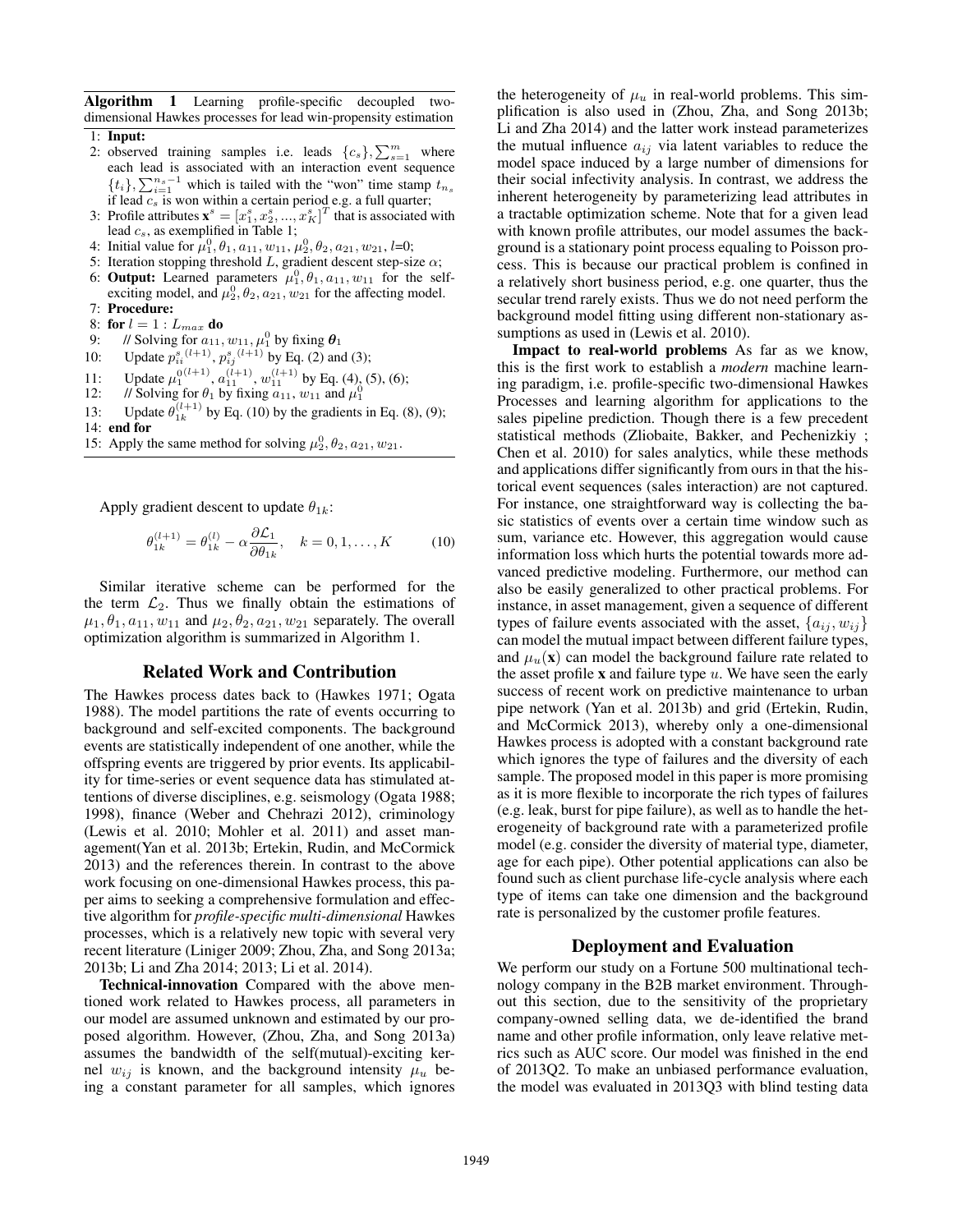| John Smith<br>2014 O3 Week 5 Report<br>SAVE TO XLS |              |                    | KPI<br><b>Validated Ploeline</b><br><b>Qualified Pipeline</b><br><b>Expected Revenue</b><br><b>Projected Yield Rate</b> | Current<br>Seller<br>1.250<br>0.605<br>0.50<br>40.0% | Same<br>Manager<br>12.05<br>5.62<br>225<br>18.67% | Same<br><b>Roand</b><br>231.13<br>146.84<br>70.98<br>30.71% |
|----------------------------------------------------|--------------|--------------------|-------------------------------------------------------------------------------------------------------------------------|------------------------------------------------------|---------------------------------------------------|-------------------------------------------------------------|
| <b>CUENT NAME</b>                                  |              | <b>CREATE DATE</b> | <b>BRAND</b>                                                                                                            | SIZE S                                               | <b>OWNER</b>                                      | <b>PROBARILITY</b>                                          |
| DEPARTMENT OF DEFENCE                              | $\mathbf{Q}$ | 12/18/2013         | <b>BUS ANALYTICS</b>                                                                                                    | <b>60.0K</b>                                         | <b>John Smith</b>                                 | 24.96%                                                      |
| $\alpha$<br>SUNCORP CORPORATE SERVICES PTY         |              | 4/11/2014          | <b>IND SOLUTIONS</b>                                                                                                    | <b>John Smith</b><br>36.000                          |                                                   | 24.63%                                                      |
| $\alpha$<br><b>BRISBANE AIRPORT CORPORATION</b>    |              | 5/7/2014           | CLOUD A ST                                                                                                              | <b>John Smith</b><br>38.000                          |                                                   | 24.07%                                                      |
| $\alpha$<br>DEPT TRANSPORT & MAIN ROADS.           |              | 6/27/2014          | <b>RUS ANALYTICS</b>                                                                                                    | <b>John Smith</b><br>46.1K                           |                                                   | 20:44%                                                      |
| $\alpha$<br><b>EDITH COWAN UNIVERSITY</b>          |              | 11/27/2013         | <b>RUS ANALYTY'S</b><br><b>S6.4K</b>                                                                                    |                                                      | <b>John Smith</b>                                 | 16.94%                                                      |
| $\alpha$<br><b>AUSTRADE</b>                        |              | 12/23/2013         | <b>BUS ANALYTICS</b>                                                                                                    | 54.28                                                | <b>John Smith</b>                                 | 16.63%                                                      |
| <b>ISUZU AUSTRALIA LIMITED</b>                     | Q            | 7/3/2014           | <b>BUS ANALYTICS</b>                                                                                                    | 70 OK                                                | John Smith                                        | 14:48%                                                      |
| ALLIANZ AUSTRALIA LIMITED                          | $\alpha$     | 12/12/2013         | <b>INFO MGMT</b>                                                                                                        | <b>60.0K</b>                                         | <b>John Smith</b>                                 | 12.70%                                                      |
| <b>MYER PTY LTD</b>                                | $\alpha$     | 3/22/2014          | $\Delta$ <sub>DA</sub>                                                                                                  | 75.08                                                | <b>John Smith</b>                                 | 12.06%                                                      |
| APA GASNET AUSTRALIA PTY LIMITED                   | $\alpha$     | 4/10/2014          | AIM.                                                                                                                    | 62.08                                                | <b>John Smith</b>                                 | 11.07%                                                      |
| DEPARTMENT OF STATE DEVELOPMENT. BU                | $\alpha$     | 3/11/2014          | <b>AIM</b>                                                                                                              | 62.0K                                                | John Smith                                        | 11.06%                                                      |
| NEN CO LIMITED                                     | $\alpha$     | 6/28/2014          | <b>INFO MGMT</b>                                                                                                        | 93.000                                               | <b>John Smith</b>                                 | 9.03%                                                       |

Figure 4: Web portal for 'next-two-week' win probability scoring. Sellers are able to view the latest scoring report.

in that quarter. In 2013Q4 it was released to sales team to impact sellers' decision, with the aim of transforming the selling ecosystem and methodology. For evaluation reported in this paper, due to business sensitivity, we randomly chose a subset lead set (100K-200K) for each quarter. The exact overall win rate is less than 20% and the win rate on the sampled set are disclosed in Table 2 and Table 3.

Application tools Before jumping into the detailed performance evaluation, we first present two downstream application tools derived by the proposed model. Fig.3 shows the pipeline quality and gap analysis given the quarterly quota target. This heating map, which covers various areas and product lines, by calculating the overall expected won revenue, is mainly used by sales leaders. Fig.4 illustrates another tool tailored for individual seller, especially for freshmen, who need some guidance to prioritize their workload.

Blind test As mentioned earlier, we use 2013Q2 data as the training set, and 2013Q3 as the testing set. In particular, in this case study, we chose two product lines across both mature market and emerging market. Apart from the baseline of sales subjective ratings, there are several machine learning methods being taken consideration in our evaluation: i) Logistic model, which extracts the sum and variance of past interaction events (whole time line so far and last five weeks) as additional input features besides profiles; ii) Cox point process model, where only profile information is used to model the hazard rate; iii) Constant background rate model similar to recent work Triggering Kernel Learning (TKL) (Zhou, Zha, and Song 2013a) that models the background rate using a constant parameter, and iv) our proposed background rate profile-specific Hawkes model.

Table 2 evaluates the AUC performances of ROC curve for these peer methods<sup>1</sup>. One can observe machine learning methods all outperform the subjective ratings, especially in emerging market due to the relatively young sales team there. The Logistic model and Cox model perform closely although the Cox model is assumed to be more suitable as it considers the observation window. In our analysis this is because Cox does not consider mutual exciting effect between interaction and win outcome. The simplified model by TKL

Table 2: AUC for win prediction on blind test data 2013Q3. The score for each lead is generated by integrating its win intensity  $\lambda_{win}$  over the next two weeks. 'BL' denotes 'Business Line', 'HW'('SW') for 'Hardware'('Software').

| Market     | BL.       |      | Lead # Win% Sales Logit Cox TKL Alg.1 |      |      |      |      |      |
|------------|-----------|------|---------------------------------------|------|------|------|------|------|
| <b>New</b> | <b>HW</b> | 200K | $15.7\%$                              | .608 | .675 | .678 | .617 | .707 |
| <b>New</b> | <b>SW</b> | 100K | $12.5\%$                              | .586 | .659 | .661 | 614  | .701 |
| Mature     | <b>HW</b> | 200K | 19.5%                                 | .665 | .711 | 718  | .687 | .741 |
| Mature     | <b>SW</b> | 150K | 14.8%                                 | .649 | 703  | .709 | -671 | .732 |

(Zhou, Zha, and Song 2013a) that assumes the homogeneity of background rate for all leads, shows worse performance compared with the above two models, even it incorporates exciting effect. However, when it is combined by the base intensity personalization as solved in our model, it shows significant performance improvement. We argue that the relatively poor performance of TKL model further comes from the biased estimation of the background rate, which induces additional noise for learning the exciting parameters. Due to this limitation, the TKL model would also probably cause biased estimation in other applications such as (Yan et al. 2013b; Ertekin, Rudin, and McCormick 2013), which can be solved by our model by personalizing the background rate.

Interference test We release the scoring report to sales team in 2013Q4. Separate sales teams are receiving scoring reports generated by different models, and the performance is computed separately. For sales teams, they can make their resource allocation decision according to our predictions. The corresponding performance is reported in table 3. Compared with the blind test, our model still outperforms as it is likely that sellers' actions are influenced by prediction. They may invest more resource on the high-propensity leads judged by our model which induces regenerative effects between prediction and action. It is also worth noting that the sellers' estimation is improved compared with the blind testing data 2013Q3. Apart from the fluctuation across quarters due to other external factors, we do receive some feedback from sales team that some sellers would cross-check our report before enter their subjective ratings. This implies our report help sellers better evaluate their leads. We leave the analysis for how prediction and action influences each other to our long-term research agenda as it requires more data to calibrate other external factors.

Further discussion We believe we are still in the initial stage of advancing machine learning and AI in sales analytics which is a complex real-world problem yet relatively new to the computer science research community. Our model can further benefit from other data sources such as salesperson profile and activity, as well as marketing and promotion. New performance metrics beyond ROC AUC shall be studied. More comprehensive methodologies can be designed beyond the scope of this paper such as reinforcement learning (Kober and Peters 2012), or specifically Markov decision processes (MDPs) (White III and White 1989) and graph matching for resource allocation optimization (Tian et al. 2012; Yan et al. 2013a; 2014).

<sup>&</sup>lt;sup>1</sup>In fact, we evaluate the model for each week by comparing the outcome in the next-two-week observation window. The average AUC over 11 weeks in that quarter are reported in this paper.